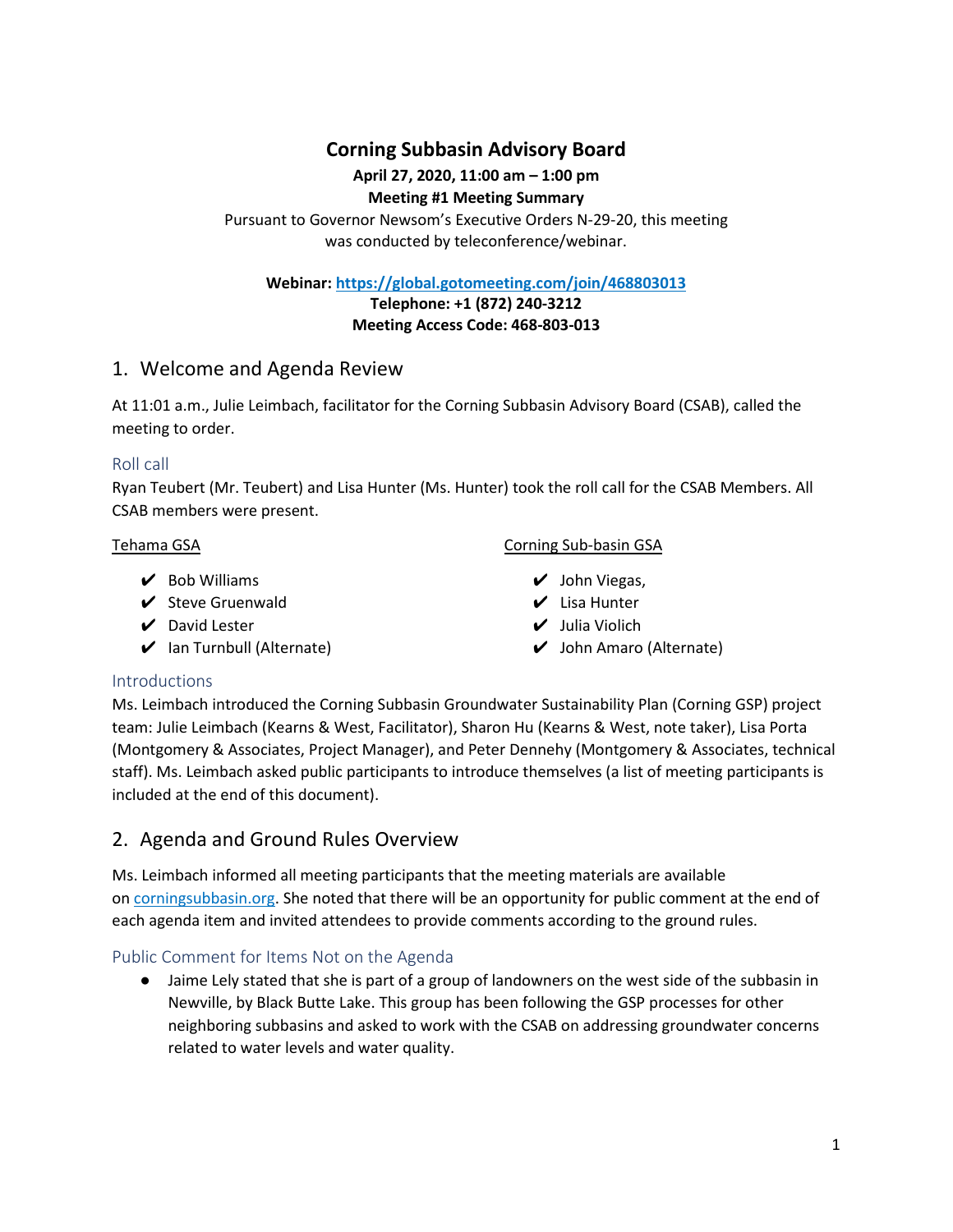# 3. Overview of the Corning Subbasin Advisory Board

## Overview of SGMA and the CSAB

In her presentation (available on the corningsubbasingsp.org website), Ms. Leimbach provided an overview of the Sustainable Groundwater Management Act (SGMA) and the CSAB purpose and membership.

## Action Item: Approval of the Monthly Meeting Schedule

Ms. Hunter reviewed the proposed 2020 CSAB meeting schedule for recurring dates set for the first Wednesday of each month: June 3rd, July 1st, August 5th, September 2nd, October 7th, November 4th, and December 2nd.

Mr. Viegas made the motion to approve the meeting schedule, seconded by Mr. Lester. The Board approved the meeting schedule with a 5-0 vote. (Steve Grunewald could not be reached at this time and abstained from the vote. Mr. Teubert noted that Steve Gruenwald had indicated in an earlier email that he approved the proposed CSAB meeting schedule.)

# 4. Groundwater Sustainability Plan (GSP) Road Map

## Introduction to GSP Development

Ms. Porta introduced the GSP development process including:

- Guiding principles for successful GSP development, noting that these are based upon the SGMA requirement to "consider the interests of all beneficial uses and users of groundwater."
- Proposed organization of the GSP to include seven sections to allow for the separation of water budgets, monitoring, and sustainable management criteria to ease discussions during board meetings.

| Required parts of GSP, as outlined in the DWR                                                                                                                                                                                                                                                  | GSP Sections Development, proposed by the                                                                                                                                                                                                                                                             |
|------------------------------------------------------------------------------------------------------------------------------------------------------------------------------------------------------------------------------------------------------------------------------------------------|-------------------------------------------------------------------------------------------------------------------------------------------------------------------------------------------------------------------------------------------------------------------------------------------------------|
| <b>Guidance Document</b>                                                                                                                                                                                                                                                                       | project team                                                                                                                                                                                                                                                                                          |
| Part 1: Describe who you are<br>$\bullet$<br>Part 2: Describe the basin's geology and<br>$\bullet$<br>hydrogeology<br>Part 3: Define how you will measure<br>$\bullet$<br>sustainability<br>Part 4: Identify programs and projects<br>$\bullet$<br>Part 5: GSP implementation information<br>٠ | Section 1: Introduction<br>Section 2: Plan Area and Basin Setting (HCM<br>$\bullet$<br>and GW conditions)<br>Section 3: Water Budgets (with descriptions<br>$\bullet$<br>of modeling tools)<br>Section 4: Monitoring Networks<br>$\bullet$<br>Section 5: Sustainable Management Criteria<br>$\bullet$ |
|                                                                                                                                                                                                                                                                                                | Section 6: Projects and Management<br>$\bullet$<br>Actions<br>Section 7: Plan implementation                                                                                                                                                                                                          |

## GSP Timeline and Process

Ms. Porta then proceeded to review the draft timeline for the GSP making the following key points:

- October 2021 Draft GSP.
- Oct-Dec. 2021 90-day public review period starting at the release of the Draft GSP.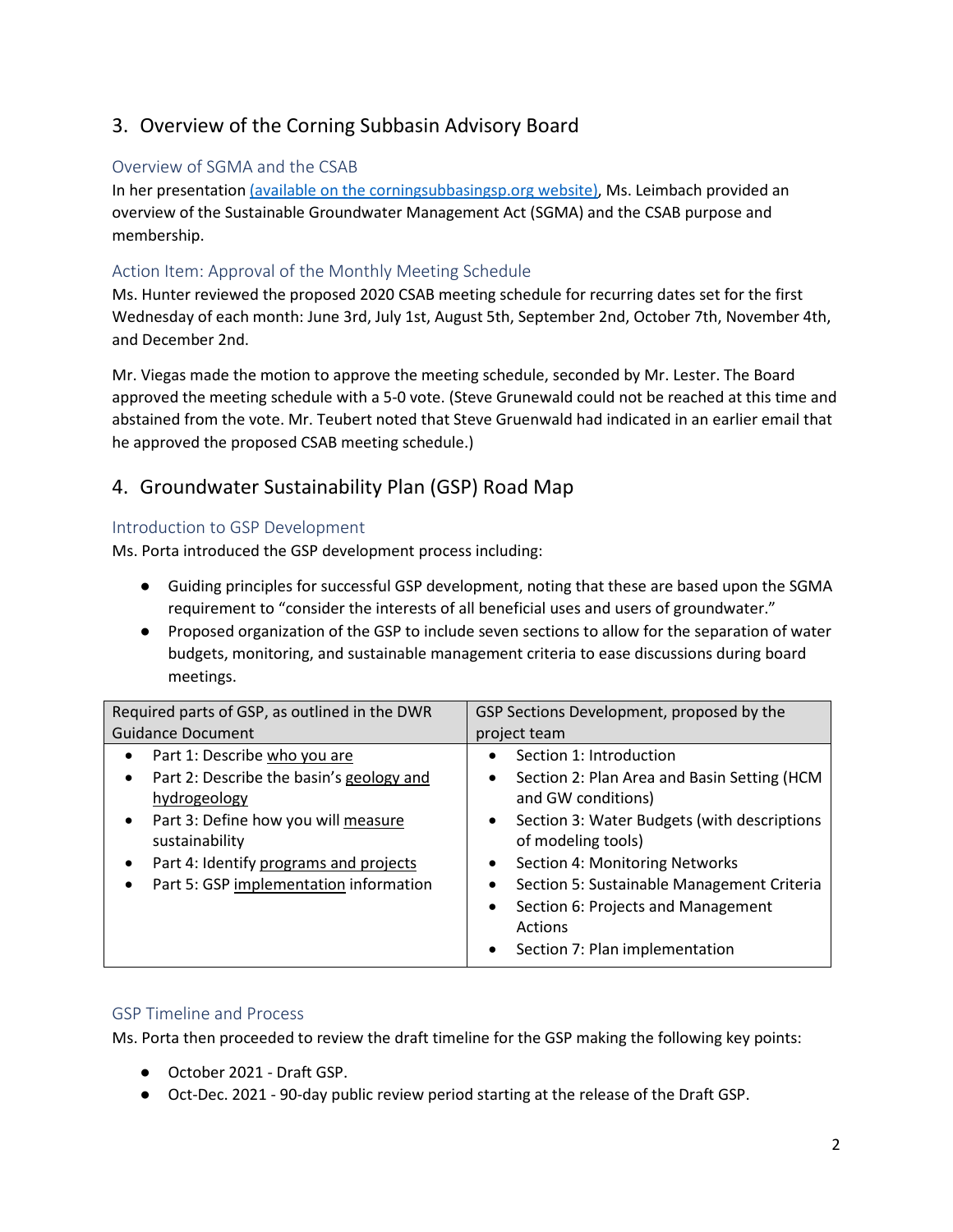● December 2021 - Adoption of the GSP by the two GSAs, followed by submission of data and documentation to DWR by January 31, 2022.

Ms. Porta mentioned that there will be extensive interbasin coordination with the five neighboring subbasins in the Sacramento Valley Groundwater Basin: Red Bluff, Los Molinos, Vina, Butte, and Colusa. The project team is anticipating coordination primarily on technical tools, but also on sustainable management criteria, and projects and management actions, as needed.

## Data Collection

The project team has already started gathering data from sources published by DWR, the State Water Resources Control Board, and the Bureau of Reclamation. Water Districts and Cities may be receiving requests for data to inform planning. Residents may provide applicable data as well.

## CSAB Discussion

Board members made the following comments:

● This is a lot of information and the presentation was concise.

## Public Comment

There was no public comment at this time.

# 5. Hydrologic Conditions and Tools

Ms. Porta reviewed the hydrologic conditions of the Corning Subbasin highlighting the following points:

- Most of Corning Subbasin is bound by creeks and the Sacramento River.
- There are higher amounts of agricultural activity in the southeast corner of the basin, the center of the basin (citrus and olives), and between I-5 and the Sacramento River.
- The western part of the basin and foothills have more ranches and natural areas.
- Three major water flows provide habitat and surface water supply.
- Intermittent streams and canals run through Corning Subbasin.
- Production and domestic wells are on the eastern side of Corning Subbasin.

Ms. Porta reviewed the hydrologic conditions related to each of the following:

#### Water Levels

- During the drought between 2010-2015, there was a 25-foot decrease in groundwater levels in some areas, followed by rebounding groundwater levels from 2015-2018.
- There are different groundwater level depletion and recharge patterns as shown by hydrographs of different parts of the subbasin.
- There is a potential data gap on the western side of the subbasin where there is not a lot of pumping and water level information. The project team is interested in working with landowners to develop ways to share water level and water quality data to fill data gaps.

#### Water Quality

● There are some areas of concern, but there is generally decent water quality in the subbasin.

#### Subsidence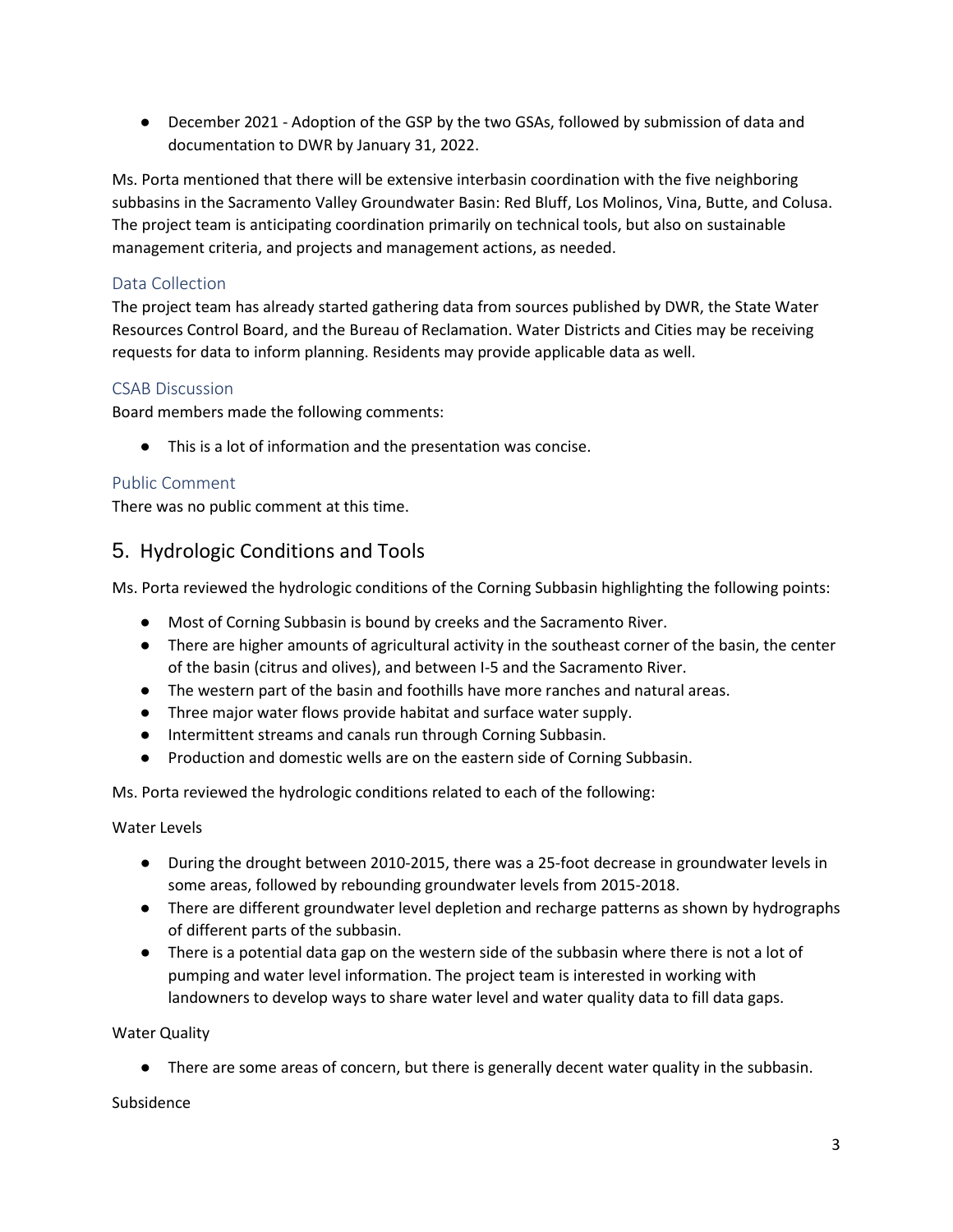● Although water levels have declined during the drought, subsidence data from DWR and InSAR Satellite data show that there is no measurable subsidence currently observed.

## CSAB Discussion

Board members made the following comments:

- Request for more detail about the two stations in Glenn County that show some subsidence and related implications.
	- o Ms. Porta There is one station within the subbasin that has shown less than 0.4 feet of subsidence over a 10 year period. This area will be reviewed more closely and addressed in the Sustainable Management Criteria on land subsidence.
- Is the project team collecting data on depth of wells along with data on water availability?
	- o Ms. Porta The project team will include more detail from DWR's well density data in the development of the Basin Setting and the Sustainable Management Criteria.

# 6. Analysis Tools Development

Ms. Porta provided an overview of the primary tools that will be used as part of the GSP development.

- Data management system (DMS) The project team is evaluating options.
- Integrated hydrologic model The project team will develop the model to develop water budgets and to inform predictions on impacts to groundwater based on a range of scenarios.
- Interbasin Coordination Adjacent subbasins are developing their own tools and models. The project team is evaluating modeling tools based on what is used in other subbasins as well, for better comparison of conditions between adjacent subbasins.
- All GSAs will continue to update these tools even after the final GSP is submitted.

## CSAB Discussion

Ms. Porta asked the board members if there is any additional information that they would like to understand for the Corning Subbasin GSP. Board members key points included:

- Appreciation for the preview of the GSP process and a lot of good information.
- The schedule is aggressive. It will be important to stay on task and make swift decisions based on technical information provided.
- It may be to the Corning Subbasin's advantage to learn from other Subbasins that have already started their GSP processes.
- It will be good to be updated on completed work and efforts in the surrounding subbasins.
- Looking forward to meeting in person in the future but the remote presentation format is good given the current circumstances.

## Public Comment

- Ritta Martin stated that she is relatively new to the GSP process and that this presentation provided a clear overview with enough detailed information.
- Jaime Lely stated that the project team is doing a great job with both facilitating the meeting and presenting the information.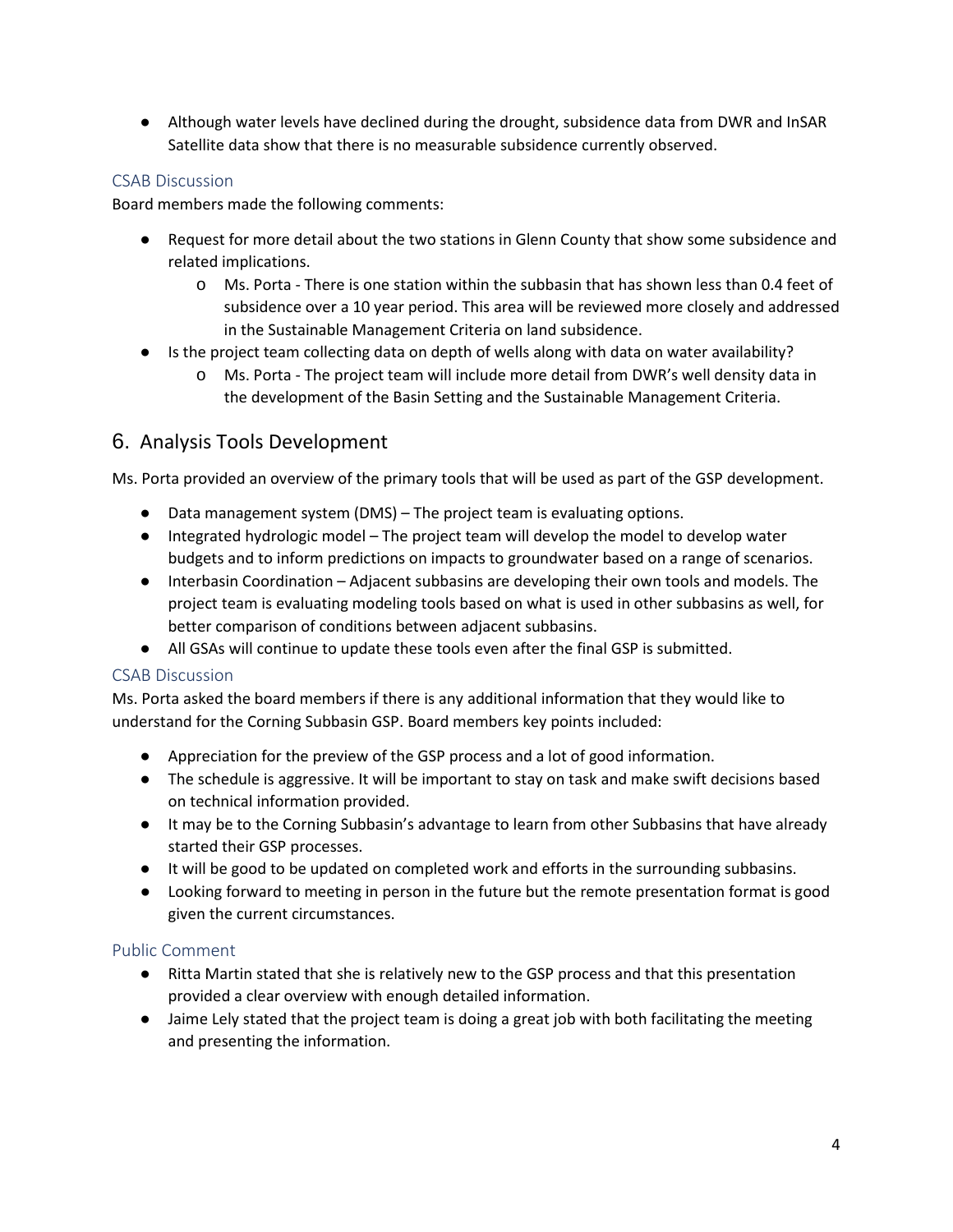# 7. Interests and Concerns

Ms. Leimbach asked board members to provide their interests and concerns for the Corning Subbasin. The interest and concerns provided by CSAB members have been summarized below:

Process Interests

- Local control.
- Establish a working relationship with the Bureau of Reclamation.

Groundwater Planning Interests

- Protection of groundwater against future pressures and limitations of surface water.
- Incorporate flexibility in the 20-year plan to reach sustainability.
- Recharge and maintain aquifers.
- Develop projects and management actions in the GSP that can be sustainably implemented.
- Economic viability throughout the diversity of groundwater areas within Corning Subbasin.
- Examine cost-effectiveness and components of the plan that address economics.

Technical Investigation Interests

- Use water modeling to understand the predictability of groundwater recharge, change in storage, and produce an estimate of sustainable yield.
- Hydrological aspects: It is important to identify water conditions, address groundwater pumping, assess the impact and economic viability of orchards, particularly in Glenn County.
- Identify how much we can pump and how to maintain groundwater levels.
- Understand hydrogeology and different water conditions throughout Corning Subbasin to inform actions, particularly on the west side.

#### Public Comment

Interests & Concerns Expressed in the public comment period included:

- Flexibility for compliance over a 20-year planning horizon Todd Hamer, Tehama County Groundwater Commission.
- Economic viability based on regional distinctions and capacity to recoup costs Jaime Lely, landowner.
- Cost effectiveness Jaime Lely, landowner.
- Concern about groundwater substitution in the basin Pat Vellines and Michelle Dooley, DWR.

## 8. Action Items and Next Steps

## Next Steps

Ms. Leimbach invited participants to visit the corningsubbasingsp.org website to find the following emails to request to be added to the interested parties list:

- $\bullet$  If you have property or interests in Tehama County, email: [rteubert@tcpw.ca.gov.](mailto:rteubert@tcpw.ca.gov)
- If you have property or interests in Glenn County, email: [glennsgma@countyofglenn.net.](mailto:glennsgma@countyofglenn.net)

Agenda items for the next CSAB meeting include Sustainability Goals and Basin Setting Overview.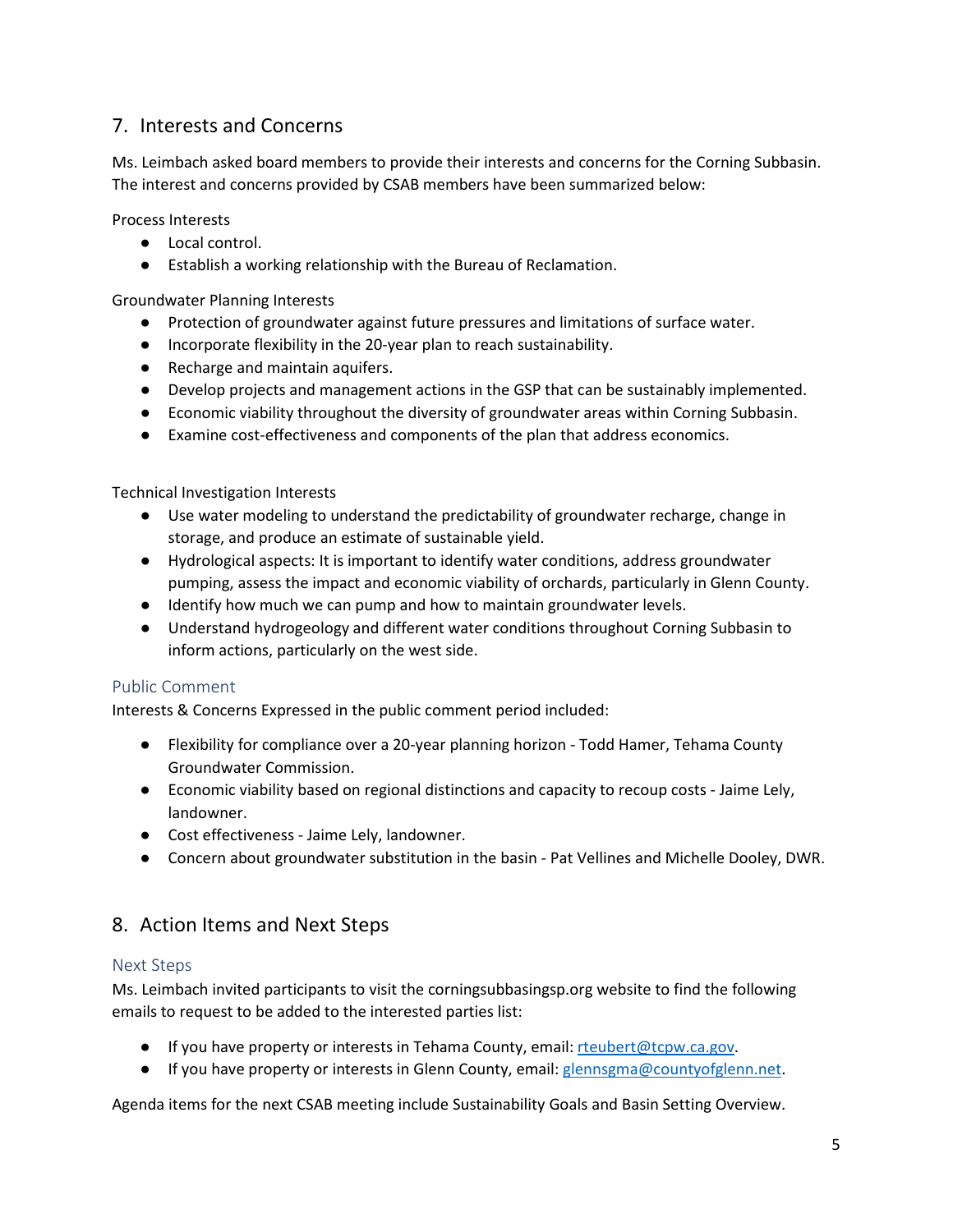## CSAB Discussion

There were no comments from the board at this time.

## Public Comments

There were no comments from the public at this time.

#### Adjourn

Ms. Leimbach thanked meeting attendees for their flexibility in participating in the CSAB meeting remotely and adjourned the meeting. The meeting adjourned at 12:39 p.m.

#### Action Items

- 1. Consider and address Jaime Lely's westside landowner organization concerns. Project Team
- 2. Post CSAB meeting schedule on **corningsubbasingsp.org.** The example of Project Team